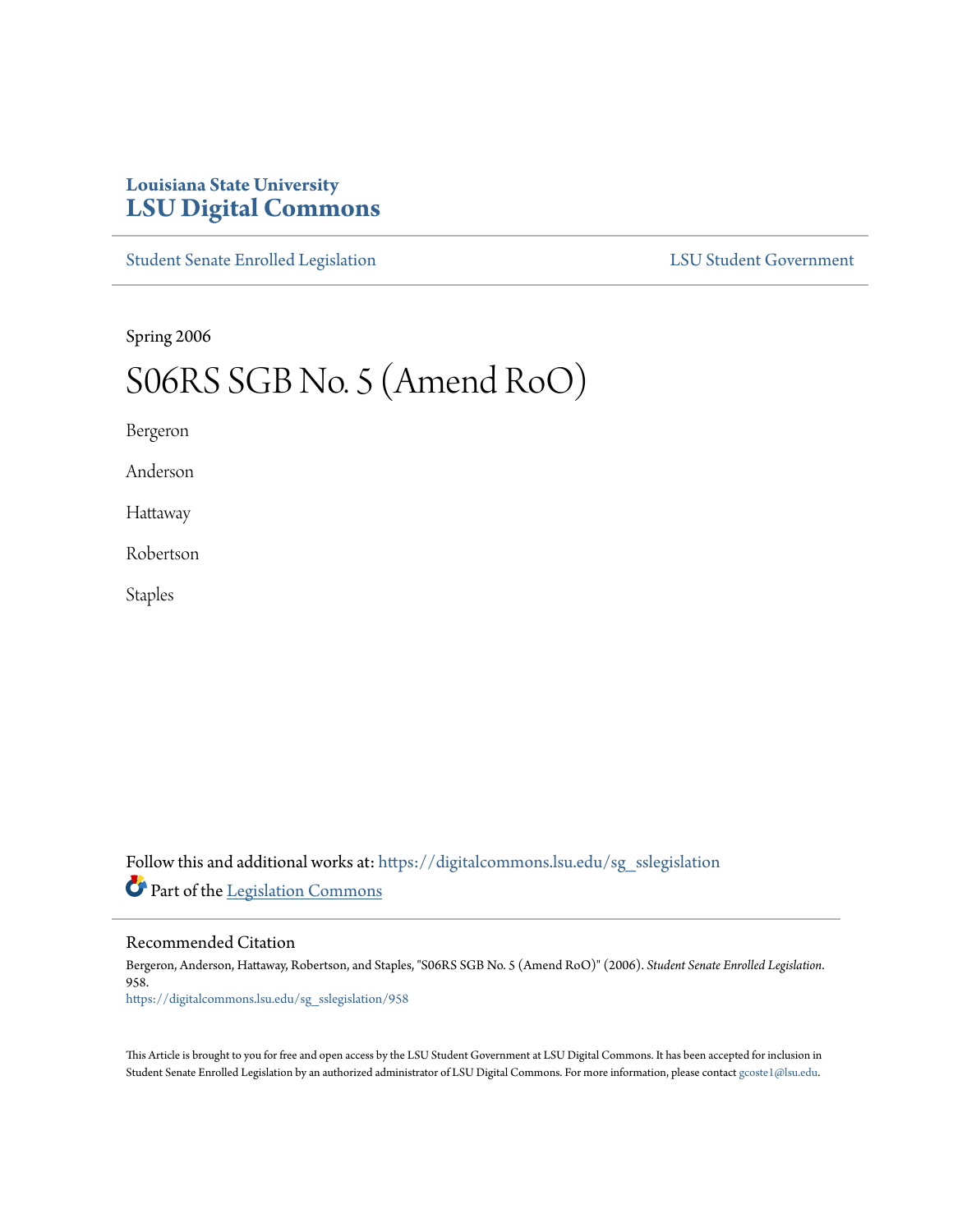#### LOUISIANA STATE UNIVERSITY

## **STUDENT SENATE S06RS SGB NO. 5 BY: SENATOR BERGERON, SPEAKER PRO-TEMPORE ANDERSON, SENATORS HATTAWAY AND ROBERTSON, AND SPEAKER STAPLES**

## **A BILL**

## **TO AMEND AND REENACT CHAPTER 8 OF THE LSU STUDENT SENATE RULES OF ORDER TO PROVIDE FOR INSTITUTION OF ELECTRONIC VOTING FOR SENATE PROCEEDINGS; TO PROVIDE RULES FOR SAID VOTING; TO PROVIDE FOR RELATED MATTERS**

## BE IT ENACTED BY THE STUDENT GOVERNMENT OF LOUISIANA STATE UNIVERSITY AND AGRICULTURAL AND MECHANICAL COLLEGE

## **PARAGRAPH 1:** CHAPTER 8 OF THE LSU STUDENT SENATE RULES OF ORDER IS HEREBY AMENDED AND REENACTED AS FOLLOWS:

#### **Rule 8.1 Voting by electronic device; required votes; recording**

All votes of the Student Senate shall be taken and recorded by Electronic Voting Response System, herein referred to as EVRS unless a roll call vote is requested. The EVRS shall record each member's vote on each question before the Senate and show this data in a real-time display visible to the entire chamber. Votes must be taken and recorded on the final passage of all legislative instruments, convening and adjourning roll call, quorum calls, and amendments or motions to which there is objection by any Senator. Every vote taken by EVRS shall be recorded in the minutes.

#### **Rule 8.2 Voting; presence; voting for member; recognition**

No member may vote another member's EVRS and doing so is an impeachable offense. If for some reason a member is unable to vote his or her EVRS but is present in the chamber, he or she may signal to the Secretary to record his or her vote. The Secretary may only record a member's vote if the vote is recognized by the Speaker or presiding officer.

#### **Rule 8.3 Voting by non-members; prohibition**

No person not a member with the right to vote shall cast a vote on any matter before the Senate.

#### **Rule 8.4 Speaker's Vote; ties**

The Speaker shall not be required to vote except in the case of a tie.

#### **Rule 8.5 Ties**

In the case of a tie vote, a motion, resolution, or bill is deemed to have failed. If the vote is on an election, ties will result in another ballot after further discussion is allowed.

#### **Rule 8.6 Putting the question**

When the time comes for disposal of a question before the Senate, the Speaker or presiding officer shall announce the question and the EVRS shall be opened by the Secretary and it shall be used to record the votes of the Senators. The Speaker or presiding officer shall put the question in the following manner: "All those in favor of (question) will vote aye, those opposed will vote nay, and those abstaining will do so.